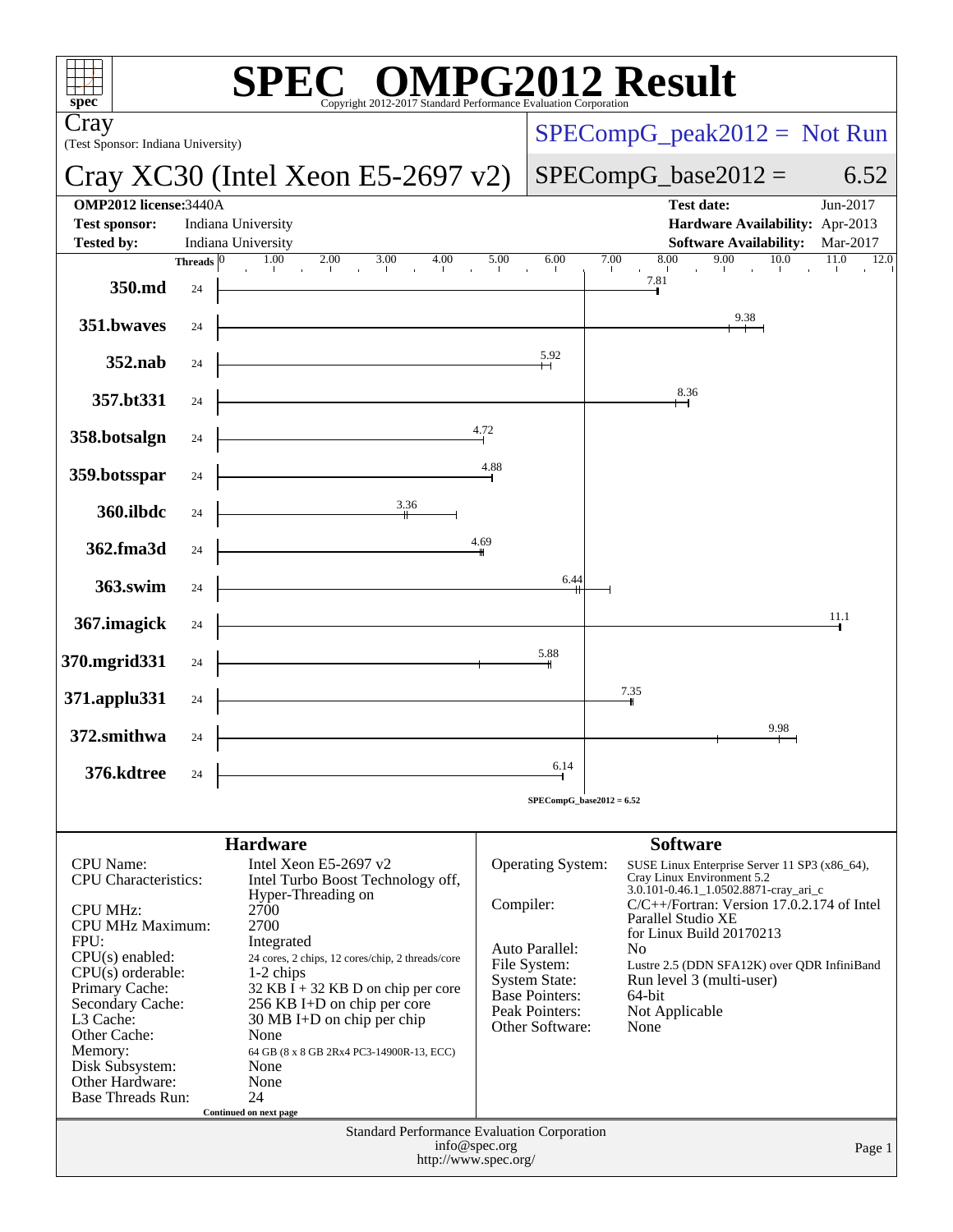

# **[SPEC OMPG2012 Result](http://www.spec.org/auto/omp2012/Docs/result-fields.html#SPECOMPG2012Result)**

Cray

(Test Sponsor: Indiana University)

### Cray XC30 (Intel Xeon E5-2697 v2)

#### **[OMP2012 license:](http://www.spec.org/auto/omp2012/Docs/result-fields.html#OMP2012license)**3440A **[Test date:](http://www.spec.org/auto/omp2012/Docs/result-fields.html#Testdate)** Jun-2017

 $SPECompG_peak2012 = Not Run$  $SPECompG_peak2012 = Not Run$ 

### $SPECompG_base2012 = 6.52$  $SPECompG_base2012 = 6.52$

**[Test sponsor:](http://www.spec.org/auto/omp2012/Docs/result-fields.html#Testsponsor)** Indiana University **[Hardware Availability:](http://www.spec.org/auto/omp2012/Docs/result-fields.html#HardwareAvailability)** Apr-2013

**[Tested by:](http://www.spec.org/auto/omp2012/Docs/result-fields.html#Testedby)** Indiana University **[Software Availability:](http://www.spec.org/auto/omp2012/Docs/result-fields.html#SoftwareAvailability)** Mar-2017

[Minimum Peak Threads:](http://www.spec.org/auto/omp2012/Docs/result-fields.html#MinimumPeakThreads)

[Maximum Peak Threads:](http://www.spec.org/auto/omp2012/Docs/result-fields.html#MaximumPeakThreads)

| <b>Results Table</b> |                                                                                                          |                        |       |                                                               |       |                |       |             |                        |              |                                                                          |              |                |              |  |
|----------------------|----------------------------------------------------------------------------------------------------------|------------------------|-------|---------------------------------------------------------------|-------|----------------|-------|-------------|------------------------|--------------|--------------------------------------------------------------------------|--------------|----------------|--------------|--|
|                      | <b>Base</b>                                                                                              |                        |       |                                                               |       |                |       | <b>Peak</b> |                        |              |                                                                          |              |                |              |  |
| <b>Benchmark</b>     |                                                                                                          | <b>Threads</b> Seconds | Ratio | <b>Seconds</b>                                                | Ratio | <b>Seconds</b> | Ratio |             | <b>Threads Seconds</b> | <b>Ratio</b> | <b>Seconds</b>                                                           | <b>Ratio</b> | <b>Seconds</b> | <b>Ratio</b> |  |
| 350.md               | 24                                                                                                       | 593                    | 7.81  | 592                                                           | 7.81  | 592            | 7.83  |             |                        |              |                                                                          |              |                |              |  |
| 351.bwayes           | 24                                                                                                       | 498                    | 9.09  | 483                                                           | 9.38  | 467            | 9.70  |             |                        |              |                                                                          |              |                |              |  |
| 352.nab              | 24                                                                                                       | 657                    | 5.93  | 657                                                           | 5.92  | 675            | 5.76  |             |                        |              |                                                                          |              |                |              |  |
| 357.bt331            | 24                                                                                                       | 583                    | 8.13  | 567                                                           | 8.36  | 567            | 8.37  |             |                        |              |                                                                          |              |                |              |  |
| 358.botsalgn         | 24                                                                                                       | 921                    | 4.72  | 921                                                           | 4.72  | 921            | 4.72  |             |                        |              |                                                                          |              |                |              |  |
| 359.botsspar         | 24                                                                                                       | 1076                   | 4.88  | 1076                                                          | 4.88  | 1077           | 4.88  |             |                        |              |                                                                          |              |                |              |  |
| 360.ilbdc            | 24                                                                                                       | 1071                   | 3.32  | 841                                                           | 4.23  | 1058           | 3.36  |             |                        |              |                                                                          |              |                |              |  |
| 362.fma3d            | 24                                                                                                       | 804                    | 4.73  | 810                                                           | 4.69  | 814            | 4.67  |             |                        |              |                                                                          |              |                |              |  |
| $363$ .swim          | 24                                                                                                       | 704                    | 6.44  | 711                                                           | 6.37  | 650            | 6.97  |             |                        |              |                                                                          |              |                |              |  |
| 367.imagick          | 24                                                                                                       | 635                    | 11.1  | 636                                                           | 11.1  | 637            | 11.0  |             |                        |              |                                                                          |              |                |              |  |
| 370.mgrid331         | 24                                                                                                       | 751                    | 5.88  | 950                                                           | 4.65  | 747            | 5.91  |             |                        |              |                                                                          |              |                |              |  |
| 371.applu331         | 24                                                                                                       | 824                    | 7.35  | 826                                                           | 7.34  | 822            | 7.38  |             |                        |              |                                                                          |              |                |              |  |
| 372.smithwa          | 24                                                                                                       | 604                    | 8.88  | 521                                                           | 10.3  | 537            | 9.98  |             |                        |              |                                                                          |              |                |              |  |
| 376.kdtree           | 24                                                                                                       | 732                    | 6.15  | 734                                                           | 6.13  | 733            | 6.14  |             |                        |              |                                                                          |              |                |              |  |
|                      | Results appear in the order in which they were run. Bold underlined text indicates a median measurement. |                        |       |                                                               |       |                |       |             |                        |              |                                                                          |              |                |              |  |
|                      | <b>Platform Notes</b>                                                                                    |                        |       |                                                               |       |                |       |             |                        |              |                                                                          |              |                |              |  |
|                      | Sysinfo program                                                                                          |                        |       |                                                               |       |                |       |             |                        |              | /N/dc2/projects/hpc/lijunj/spec/omp2012-1.1-run/bigred2plus/Docs/sysinfo |              |                |              |  |
|                      |                                                                                                          |                        |       | Revision 563 of 2016-06-10 (097295389cf6073d8c3b03fa376740a5) |       |                |       |             |                        |              |                                                                          |              |                |              |  |

 running on nid00536 Sat Jun 17 22:43:02 2017 This section contains SUT (System Under Test) info as seen by some common utilities. To remove or add to this section, see:

<http://www.spec.org/omp2012/Docs/config.html#sysinfo>

 From /proc/cpuinfo model name : Intel(R) Xeon(R) CPU E5-2697 v2 @ 2.70GHz 2 "physical id"s (chips) 48 "processors" cores, siblings (Caution: counting these is hw and system dependent. The following excerpts from /proc/cpuinfo might not be reliable. Use with caution.) cpu cores : 12 siblings : 24 physical 0: cores 0 1 2 3 4 5 8 9 10 11 12 13 physical 1: cores 0 1 2 3 4 5 8 9 10 11 12 13 cache size : 30720 KB

Continued on next page

Standard Performance Evaluation Corporation [info@spec.org](mailto:info@spec.org) <http://www.spec.org/>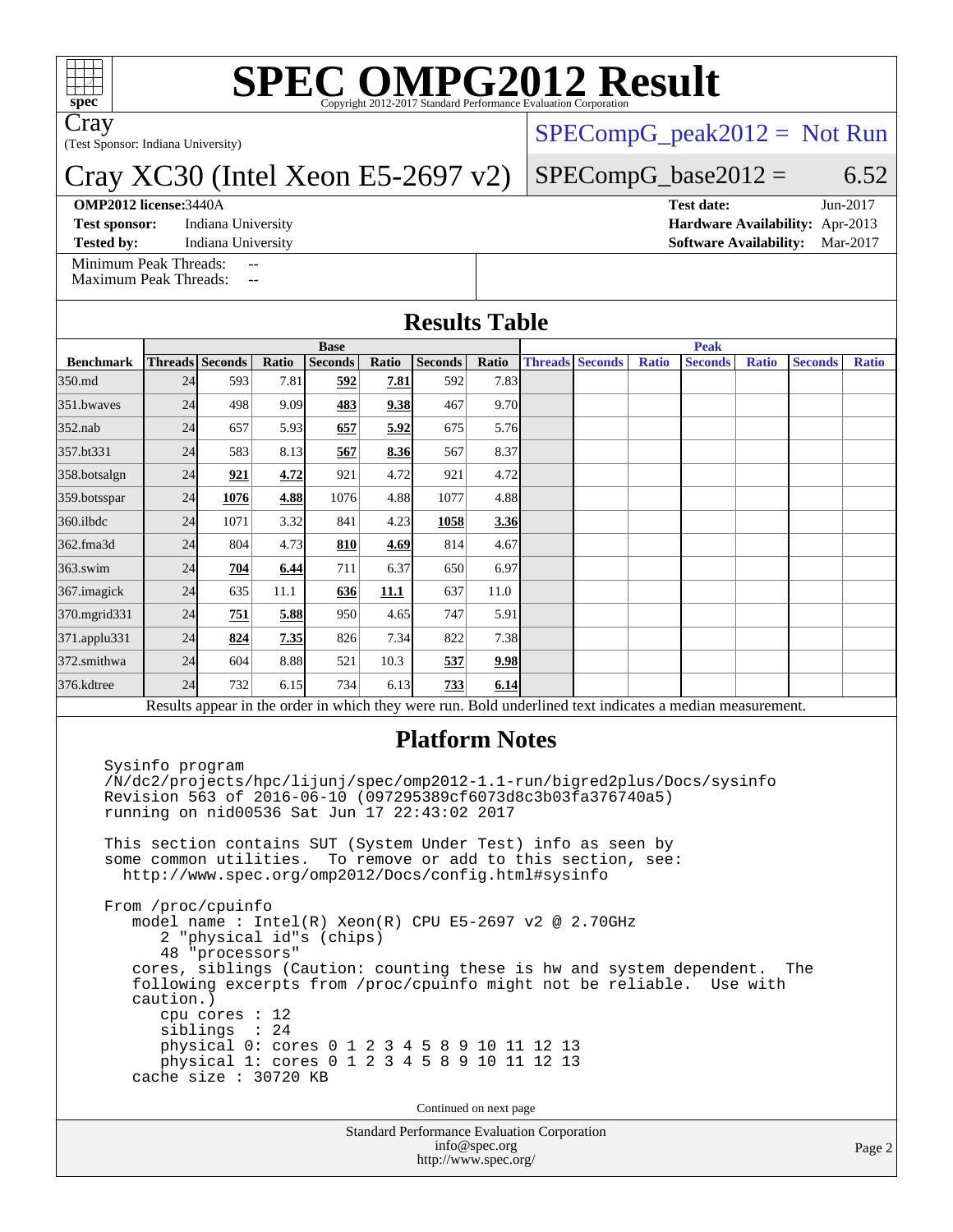

# **[SPEC OMPG2012 Result](http://www.spec.org/auto/omp2012/Docs/result-fields.html#SPECOMPG2012Result)**

(Test Sponsor: Indiana University) Cray

 $SPECompG_peak2012 = Not Run$  $SPECompG_peak2012 = Not Run$ 

Cray XC30 (Intel Xeon E5-2697 v2)

 $SPECompG_base2012 = 6.52$  $SPECompG_base2012 = 6.52$ 

**[Test sponsor:](http://www.spec.org/auto/omp2012/Docs/result-fields.html#Testsponsor)** Indiana University **[Hardware Availability:](http://www.spec.org/auto/omp2012/Docs/result-fields.html#HardwareAvailability)** Apr-2013 **[Tested by:](http://www.spec.org/auto/omp2012/Docs/result-fields.html#Testedby)** Indiana University **[Software Availability:](http://www.spec.org/auto/omp2012/Docs/result-fields.html#SoftwareAvailability)** Mar-2017

**[OMP2012 license:](http://www.spec.org/auto/omp2012/Docs/result-fields.html#OMP2012license)**3440A **[Test date:](http://www.spec.org/auto/omp2012/Docs/result-fields.html#Testdate)** Jun-2017

#### **[Platform Notes \(Continued\)](http://www.spec.org/auto/omp2012/Docs/result-fields.html#PlatformNotes)**

From /proc/meminfo<br>MemTotal: 66072376 kB HugePages\_Total: 0<br>Hugepagesize: 2048 kB Hugepagesize: /usr/bin/lsb\_release -d SUSE Linux Enterprise Server 11 (x86\_64) From /etc/\*release\* /etc/\*version\* SuSE-release: SUSE Linux Enterprise Server 11 (x86\_64) VERSION = 11 PATCHLEVEL = 3 uname -a: Linux nid00536 3.0.101-0.46.1\_1.0502.8871-cray\_ari\_c #1 SMP Sat Oct 22 15:27:12 UTC 2016 x86\_64 x86\_64 x86\_64 GNU/Linux SPEC is set to: /N/dc2/projects/hpc/lijunj/spec/omp2012-1.1-run/bigred2plus Filesystem Type Size Used Avail Use% Mounted on<br>10.10.0.171@o2ib:/dc2 lustre 5.3P 5.0P 197T 97% /N/dc2 10.10.0.171@o2ib:/dc2 lustre 5.3P Cannot run dmidecode; consider saying 'chmod +s /usr/sbin/dmidecode' (End of data from sysinfo program)

### **[General Notes](http://www.spec.org/auto/omp2012/Docs/result-fields.html#GeneralNotes)**

Environment Variables: KMP\_STACKSIZE=1G ulimit -s unlimited

## **[Base Compiler Invocation](http://www.spec.org/auto/omp2012/Docs/result-fields.html#BaseCompilerInvocation)**

[C benchmarks](http://www.spec.org/auto/omp2012/Docs/result-fields.html#Cbenchmarks): [icc](http://www.spec.org/omp2012/results/res2017q3/omp2012-20170728-00113.flags.html#user_CCbase_intel_icc_a87c68a857bc5ec5362391a49d3a37a6)

[C++ benchmarks:](http://www.spec.org/auto/omp2012/Docs/result-fields.html#CXXbenchmarks) [icpc](http://www.spec.org/omp2012/results/res2017q3/omp2012-20170728-00113.flags.html#user_CXXbase_intel_icpc_2d899f8d163502b12eb4a60069f80c1c)

[Fortran benchmarks](http://www.spec.org/auto/omp2012/Docs/result-fields.html#Fortranbenchmarks): [ifort](http://www.spec.org/omp2012/results/res2017q3/omp2012-20170728-00113.flags.html#user_FCbase_intel_ifort_8a5e5e06b19a251bdeaf8fdab5d62f20)